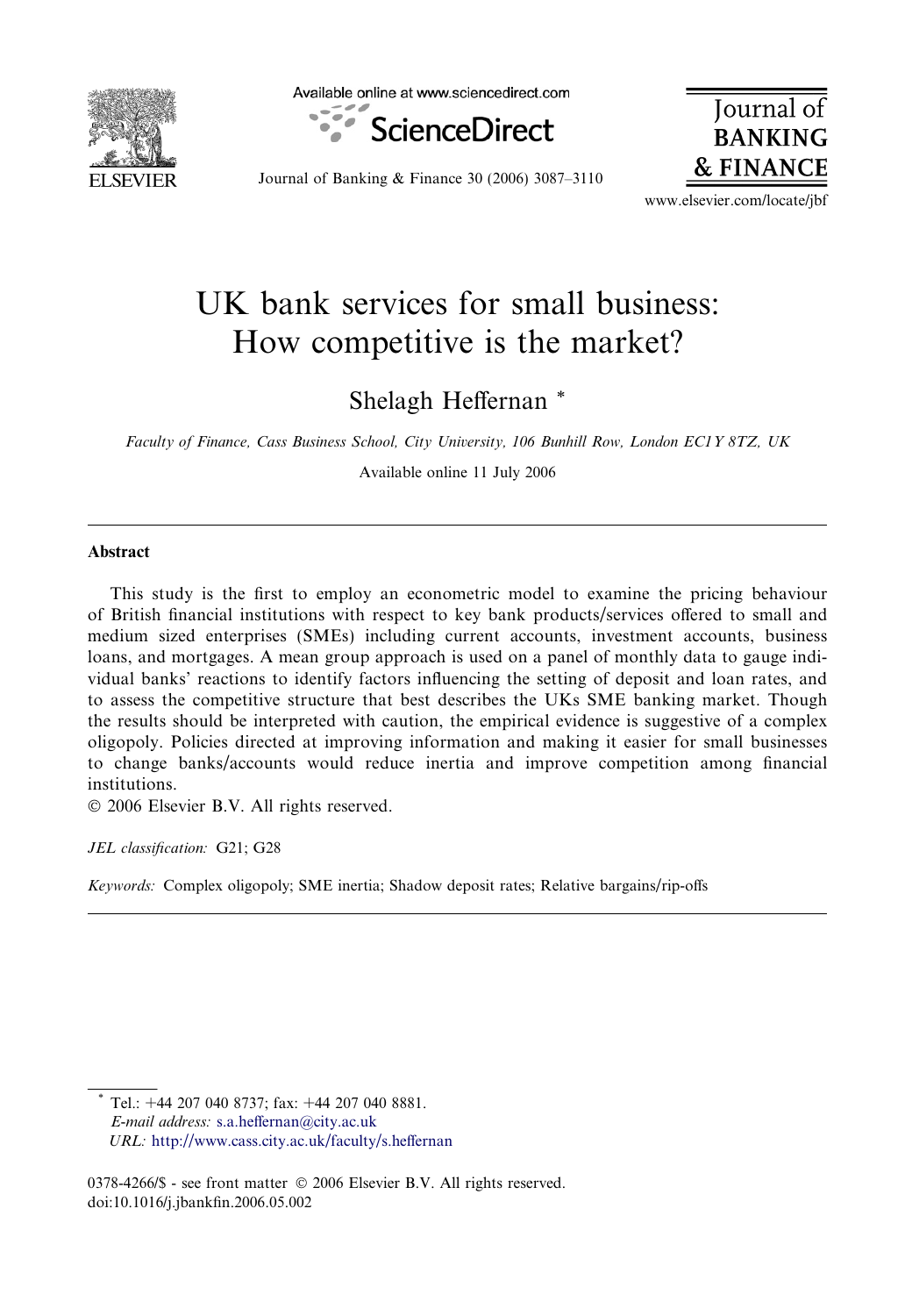### 1. Introduction

The issue of whether there is adequate provision of competitive banking services for small and medium sized enterprises (SME) has long been a contentious one, as reflected in the 1980 Wilson<sup>1</sup> report and more recently, investigations by [Cruickshank \(2000\)](#page--1-0) and the [Competition Commission \(2002\).](#page--1-0) This paper seeks to contribute to the literature by being the first to employ an econometric model to gauge the degree of competition in the UKs SME banking market. The mean group (MG) approach is applied to bank specific time-series data on interest rates and non-price features, to assess the pricing behaviour of British financial institutions (FIs) for a selection of key SME banking products. The results shed light on the competitive behaviour of UK banks and other FIs that supply intermediary services to small business, including how SME deposit or loan rates are adjusted to changes in LIBOR (the London Interbank Offer Rate), and the extent to which bargain and rip-offs exist among SME banking products. The econometric findings are used to comment on recent policy recommendations made by the [Competition Commis](#page--1-0)[sion \(2002\)](#page--1-0) and subsequent rules the banks agreed to implement.

The paper is organised as follows. Section 2 describes the data sources and methodology. Section [3](#page--1-0) reviews the econometric results. Section [4](#page--1-0) assesses policy, with a special focus on the Commission's recommendations in light of the econometric findings. Section [5](#page--1-0) concludes.

### 2. Data and methodology

The definition of a small or medium sized enterprise (SME) used here is the one employed by the [Competition Commission \(2002\):](#page--1-0) any UK firm with a business account and an annual turnover of up to £25 million. In 2002, 3.5 million SMEs met these criteria, accounting for 55% of employment and 45% of turnover.<sup>2</sup>

The main source of data for this study is *Business Money facts*, a monthly publication produced by the Moneyfacts Group, which provides information on banking services used by SMEs, including key deposit and loan products. To address the questions raised here, the paper focuses on intermediary services and commercial mortgages. Business Money£ acts had up to six years of monthly data on:

• Business Investment Accounts: These are business savings accounts, offering rates that vary with the size and term of the deposit. Business Money facts reports deposit rates by tiers: £1, £500, £1000, up to £250,000. To avoid a potential time bias quoting tier rates,<sup>3</sup> representative deposit amounts were obtained using data supplied by the British Bankers Association. Table A1 in the website appendix<sup>4</sup> shows how these were

<sup>&</sup>lt;sup>1</sup> [Wilson \(1980\).](#page--1-0)<br><sup>2</sup> [Competition Commission \(2002, chapter 2\)](#page--1-0). The [Bank of England \(2002, p. ii\)](#page--1-0) summarises the SME definitions provided by the Department of Trade and Industry, European Commission, Companies Act, the Federation of Small Business, and the British Bankers Association, all of which use various criteria to define and create sub-categories of SMEs.

 $3$  The reported tiers are not adjusted for inflation, which could cause a time bias. Problems arise with inflation and real deposit/loan growth, which means these tiers should, ideally, keep being adjusted upward.

<sup>&</sup>lt;sup>4</sup> The results can be found at <http://www.cass.city.ac.uk/faculty/s.heffernan> Look for: Website Appendix for ''UK Bank Services for Small Businesses: How Competitive is the Market?''